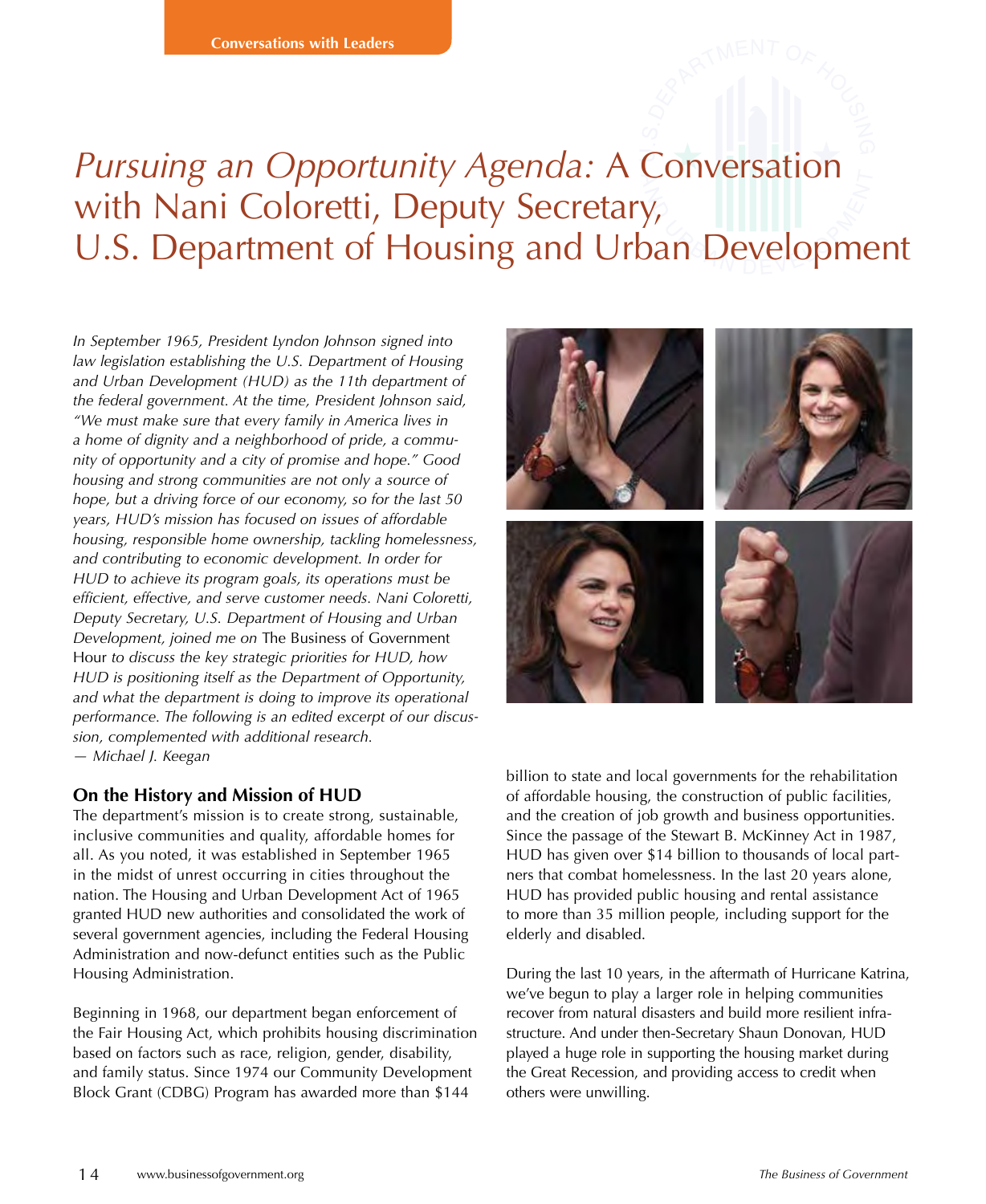# **On Managing the Operations of HUD**

As the HUD Deputy Secretary, I help the department achieve its mission by focusing on effective operations and cross-cutting policy and program issues. For example, I am working to build a stronger HUD, which means structuring the agency to address its most pressing needs in a time of declining administrative resources. The entire agency reports up to the secretary through me. Let me give you a sense of the scale and operation of the department.

HUD is organized into several broad program areas to provide housing and to use housing as a platform for opportunity. Our main program areas are:

- **The Federal Housing Administration,** which has insured 40 million loans since its inception and also ensures access to credit;
- **Public and Indian Housing,** which funds public housing and also housing choice vouchers that allow people to live in different parts of the community;
- **Community Planning and Development,** which provides funding to communities for a variety of community-driven solutions to improve housing, reduce homelessness, and to expand economic opportunities for low and moderate income persons; and
- **The Fair Housing and Equal Opportunity program,** which works to eliminate housing discrimination, promote economic opportunity, and achieve diverse, inclusive communities by leading the nation in the enforcement, administration, development, and public understanding of federal fair housing policies and laws.

HUD's budget is approximately \$46 billion. Over 85 percent of our total budget is needed to renew rental assistance to 5.5 million Americans who live in federally subsidized housing. We have about 8,000 employees spread across 10 regional and 54 field offices located in all 50 states, Puerto Rico, and the District of Columbia.

## **On Challenges**

The top two challenges are sustaining great work and results while working under a constrained budget that will not be getting better in the near future. This means that everyone will continue to be asked to do more with less.

Another challenge at HUD is the persistent low morale, as measured by the Federal Employee Viewpoint Survey (the EVS). To address all of these, I worked with staff to conduct



a review of the agency with its employees—something we called "the Deep Dive"—which I can talk about later in the hour. From the Deep Dive, the top three areas I'm focusing on now are:

- promoting leadership and increasing collaboration,
- increasing accountability and customer service, and
- improving resource management.

For each of these areas, we have put together a set of projects, or workstreams, that together with staff, I believe can help improve HUD's current challenges. For example, in improving leadership and engagement we are focusing on SES and manager leadership, engagement and accountability, and succession planning. In order to improve customer service, we are looking at a customer relations management project that will help HUD become more responsive. Finally, to improve resource management, we established quarterly management reviews that will help us track operational goals and resources toward those goals.

At the same time, Secretary Castro and I worked on improving the response rate for this year's EVS, and we set a goal to increase our participation from 51 percent to 75 percent. This would be a large increase and hard to achieve. But through many meetings I conducted with every region, I explained the importance of this: we can't work to improve morale unless we are certain we are solving the right problem. With such a low participation rate, it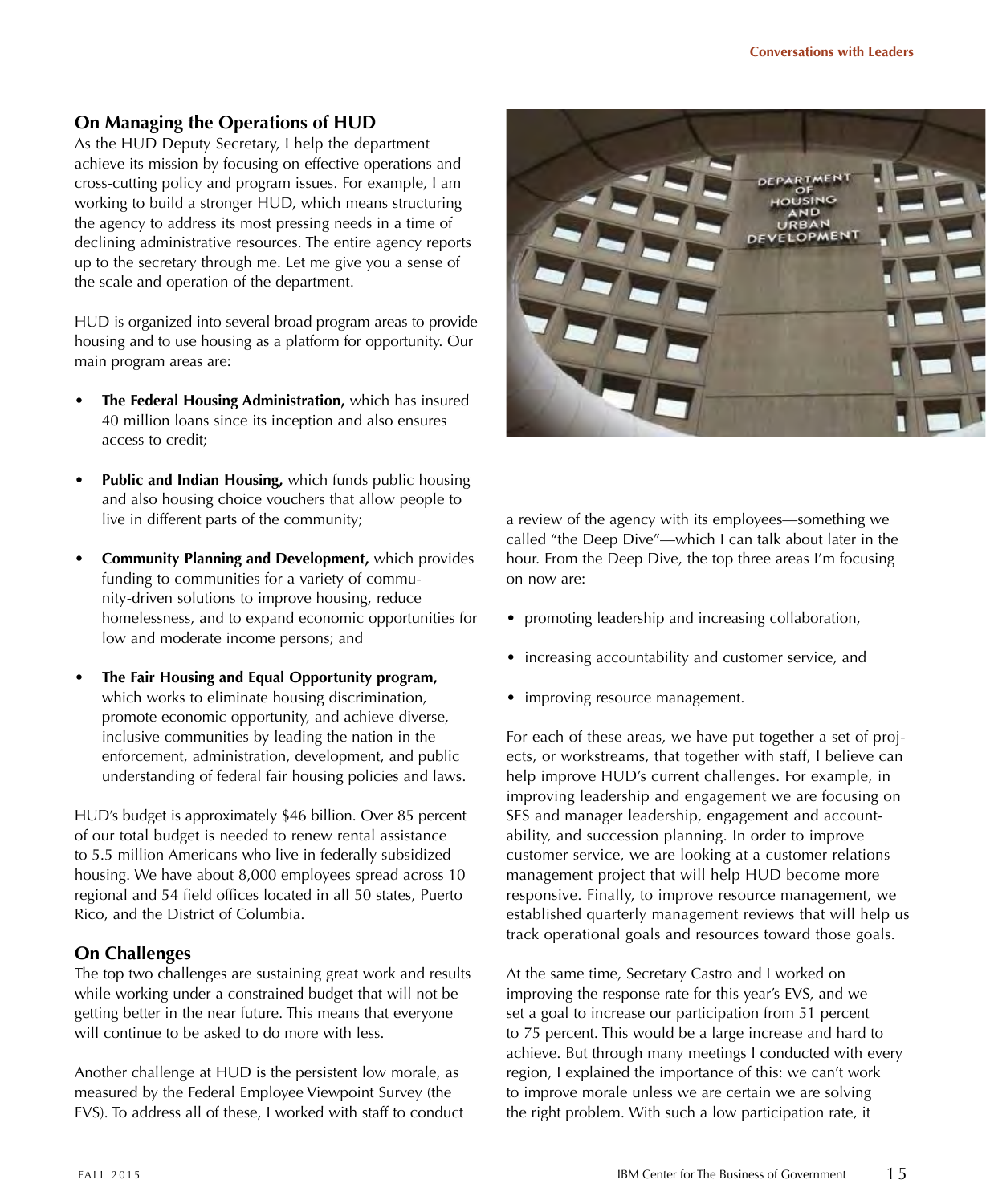

was difficult to attribute the results as representative, and it also concerned me that only half the employees at HUD responded to this survey.

Two things happened:

- HUD rose to the challenge and our response rate was 73.5 percent—the largest increase of any cabinet agency.
- The scores went up on almost all of the questions—69 out of 71 questions.

Normally, a 2 percentage point increase is a major shift, but at HUD our average EVS score increased nearly 5 percentage points. The questions that contribute to overall employee satisfaction increased the most, at 7.4 percentage points.

There is definitely more work to be done, but these results were encouraging. HUD does actually either meet or exceed the federal average on many of the questions, but on others we're still way below, even though we went up.

#### **On the "Department of Opportunity" Agenda**

Just to provide context, Secretary Castro refers to HUD as "The Department of Opportunity" because of the unique impact it can make on people's lives. When Secretary Castro arrived at HUD he distilled his opportunity agenda into six goals which I'll outline. I will also tell you about our agency priority goals. They are the goals tracked on performance.gov, giving you a sense of what we are looking at and monitoring quarterly.

Here are the six main goals to reach our vision:

- 1. Help families and individuals secure quality housing by promoting responsible homeownership and expanding our affordable rental markets.
- 2. Lead the fight to end veterans' and chronic homelessness.
- 3. Level the playing field for Americans from all walks of life by fighting housing discrimination.
- 4. Strengthen rural, tribal, and urban communities through our place-based initiatives.
- 5. Address climate change by preparing communities for extreme weather and other disasters, and strengthening their economic and environmental resilience.
- 6. Build a stronger HUD by improving leadership, accountability and transparency, and by focusing on better resource management.

That sixth goal is my favorite goal because if we build a stronger HUD by improving leadership, accountability, transparency, and focusing on better resource management, then we'll be better prepared to successfully achieve the other five goals.

Our agency priority goals help realize some of this, and we track these at least quarterly. Our current goals are:

- preserve and expand affordable rental housing through HUD rental housing programs,
- end veterans' homelessness, and
- increase the energy efficiency and health of the nation's housing stock.

## **On Tackling the Affordable Housing Crisis**

In urban markets in particular, you just have sky rocketing rent. It's an economic problem. There is not enough supply and too much demand. Our nation is in the midst of an affordable housing crisis: HUD estimates that almost 8 million low-income families spend more than half their income on rent, live in substandard rental housing, or both. That's why we're taking steps to support and expand our affordable rental market.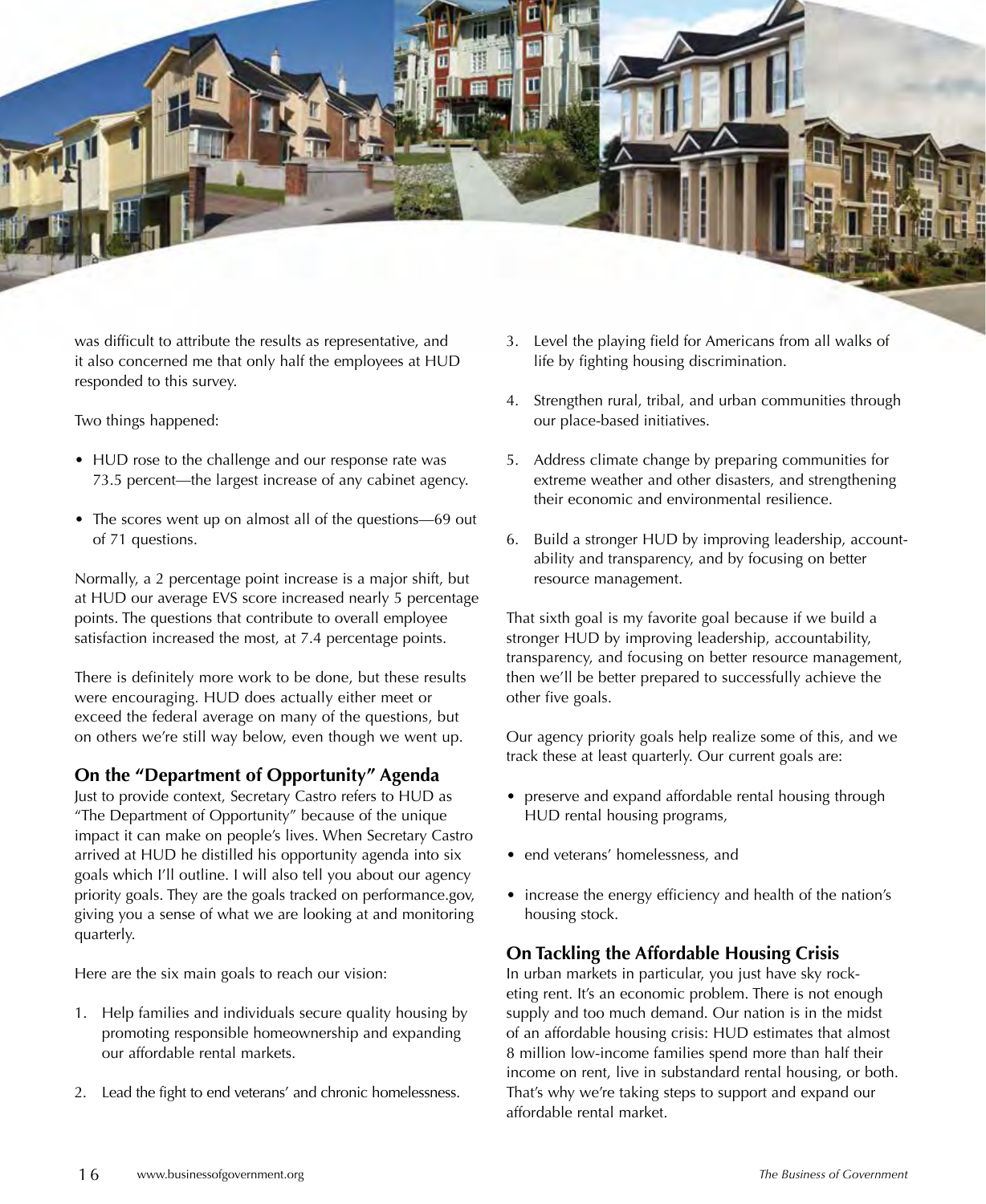"The top two challenges are sustaining great work and results while working under a constrained budget that will not be getting better in the near future. This means that everyone will continue to be asked to do more with less."



*— Nani Coloretti*

We're working with the OMB, the Treasury, and the Federal Housing Finance Agency to stand-up the National Housing Trust Fund, which will generate hundreds of millions of dollars toward creating and developing rental housing for low-income families. We recently published an interim rule about the Fund earlier this year, and we hope that grantees will begin receiving allocations as soon as the summer of 2016.

To streamline, we are working on an updated draft of FHA's Multifamily Accelerated Processing Guide—also known as the MAP guide—which serves as the operating handbook for multifamily underwriting. It compiles HUD's recent policy changes into a single source and proposes new improvements for public discussion. The completed guide will provide lenders with the clarity they need to get credit flowing into the market.

We're also streamlining the way we do business through our "Multifamily for Tomorrow" project, which will reduce



President Lyndon Johnson shakes hands with HUD Secretary Robert Weaver after signing the Housing and Urban Development Act. The legislation expanded federal housing programs and provided rent subsidies for the elderly and disabled; housing grants to poor homeowners; and provisions for veterans mortgages. Aug. 10, 1965.

waiting times for approving FHA applications and allow developers to build at a faster pace.

Finally, we have asked for additional funding for the HOME Investment Partnerships Program (HOME), which provides formula grants to states and localities that communities use often in partnership with local nonprofit groups—to fund a wide range of activities including building, buying, and/or rehabilitating affordable housing for rent or homeownership or providing direct rental assistance to low-income people.

HOME is the largest federal block grant to state and local governments designed exclusively to create affordable housing for low-income households. HOME funds have helped build affordable housing units in big cities, small towns, and rural communities alike. HOME funds provide financing for a variety of housing-related projects, including critical affordable rental and home ownership housing, and housing for the homeless.

There are buildings in the District of Columbia that have used that funding stream and fared successfully. For FY16, the fiscal year that starts October 1, we had a proposal and the senate bill cut that by 93 percent. They really took a hammer to it. The 93 percent reduction to HOME funds would leave most jurisdictions with no funds to build any significant amount of housing units, and it would hamper our ability to end homelessness and provide housing supports. It's such a big cut that certain communities won't be able to use the grant because you need a certain amount of money just to get a unit or a building financed. That is one area we're keeping an eye on in hopes that some of that money will come back for localities.

## **On Housing as a Platform to Improve Outcomes**

There are specific ways to use housing as a platform to improve outcomes. HUD's Office of Healthy Homes announced that it will provide nearly \$102 million to 32 local and state agencies. This funding will help our partners on the ground eliminate lead-based paint and other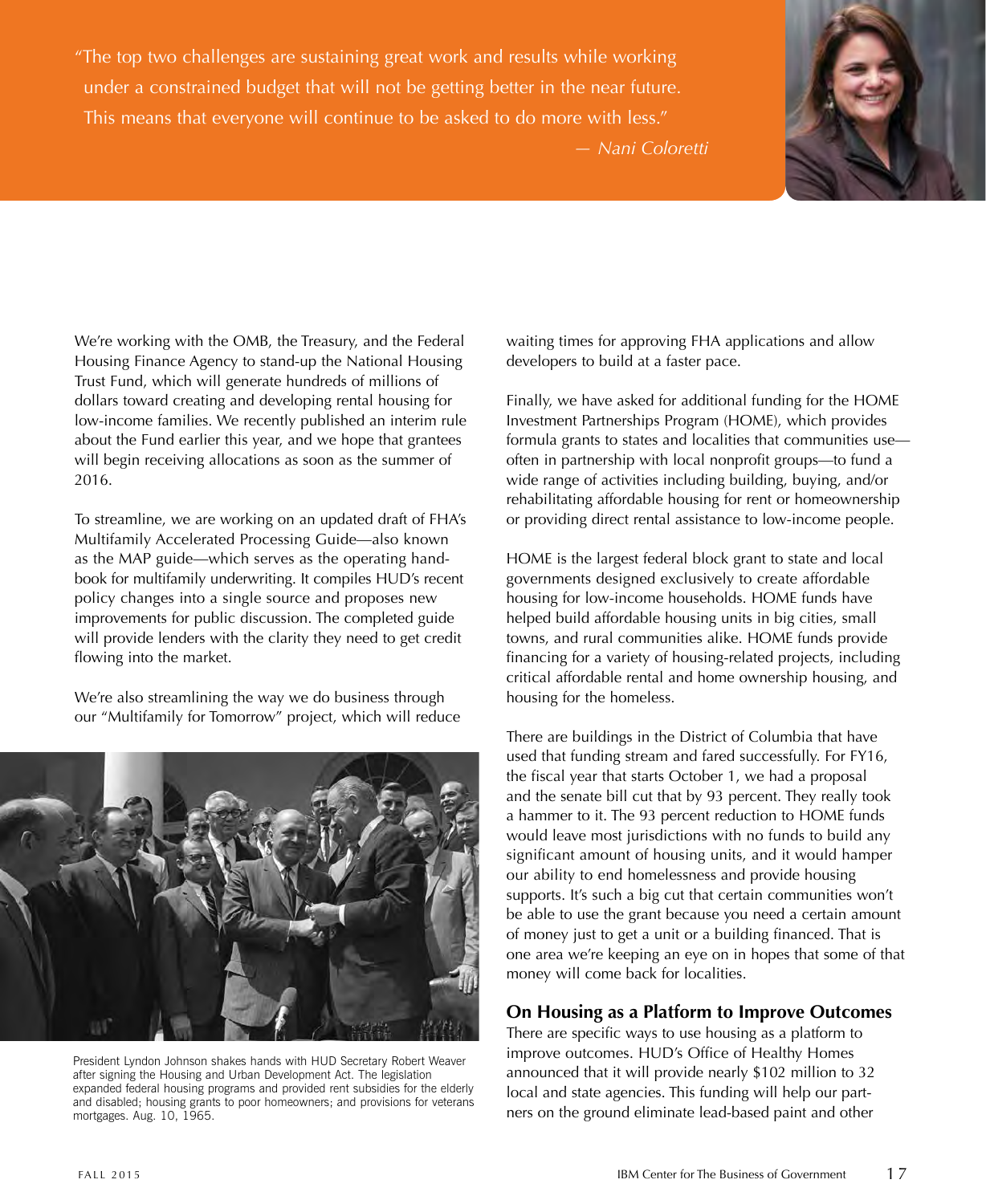"As the HUD Deputy Secretary, I help the department achieve its mission by focusing on effective operations and crosscutting policy and program issues… if we build a stronger HUD by improving leadership, accountability, transparency, and focusing on better resource management, then we'll be better prepared to successfully achieve [our strategic goals]."